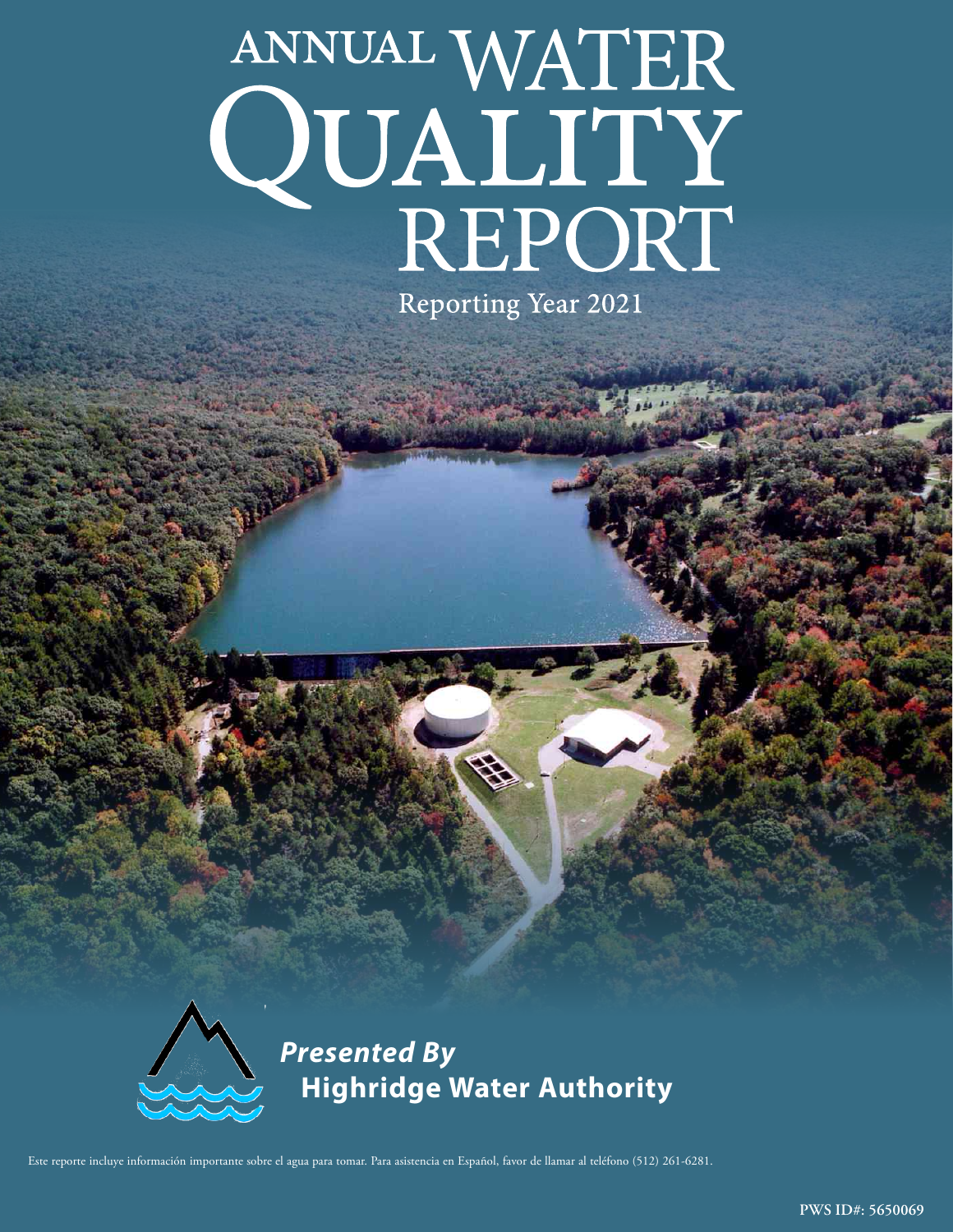## **Quality First**

Once again, we are pleased to present our annual water quality report covering all testing performed between January 1 and December 31, 2021. As in years past, we are committed to delivering the best-quality drinking measu water possible. To that end, we remain vigilant in meeting the challenges of new regulations, source water protection, water conservation, and community outreach and education while continuing to serve the needs of all our water users.

Thank you for allowing us the opportunity to serve you and your family.

We encourage you to share your thoughts with us on the information contained in this report. After all, well-informed customers are our best allies.

## **Source Water Assessment**

The greatest potential threats to Highridge's water supply **L** sources are:

- 1. Accidents and spills along the roadways within the assessment area;
- 2. Potential contamination due to discharge from a small, residential wastewater plant;
- 3. Potential non-point source contamination associated with farming;
- 4. Activities using pesticides/herbicides, mining activities, logging activities, road de-icing and aquatic wildlife; and
- 5. Leaks or spills from an underground fuel storage tank.

A copy of the assessment can be viewed at Highridge's office located at 17 Maple Avenue, Blairsville, PA 15717.

## **Important Health Information**

Some people may be more vulnerable to contaminants<br>in drinking water than the general population. Immunocompromised persons such as persons with cancer undergoing chemotherapy, persons who have undergone organ transplants, people with HIV/AIDS or other immune system disorders, some elderly, and infants may be particularly at risk from infections. These people should seek advice about drinking water from their

health care providers. The U.S. EPA/CDC (Centers for Disease Control and Prevention) guidelines on appropriate means to lessen the risk of infection by *cryptosporidium*  $\left\langle \left\langle \left\langle \right\rangle \right\rangle \right\rangle$  and other microbial contaminants are available from the Safe Drinking Water Hotline at (800) 426- 4791 or online at: [http://](http://water.epa.gov/drink/hotline) [water.epa.gov/drink/hotline.](http://water.epa.gov/drink/hotline)



# **Water Sources of Highridge**

The water system is currently supplied by a series of mountain reservoirs with a combined total raw water storage capacity of approximately 400 million gallons.

66 **When the well is dry, we know the worth of water.**

99

*—Benjamin Franklin*

These reservoirs, amidst western Pennsylvania's Laurel Mountains, are located on Tubmill Creek south of New Florence, and on Big Springs Run and Little Sugar Run outside the borough of Seward.

## **Water Conservation Tips**

You can play a role in conserving water and<br>saving yourself money in the process by becoming conscious of the amount of water your household is using and by looking for ways to use less whenever you can. It is not hard to conserve water. Here are a few tips:



- Automatic dishwashers use 15 gallons for every cycle, regardless of how many dishes are loaded. So get a run for your money and load it to capacity.
- Turn off the tap when brushing your teeth.
- Check every faucet in your home for leaks. Just a slow drip can waste 15 to 20 gallons a day. Fix it and you can save almost 6,000 gallons per year.
- Check your toilets for leaks by putting a few drops of food coloring in the tank. Watch for a few minutes to see if the color shows up in the bowl. It is not uncommon to lose up to 100 gallons a day from an invisible toilet leak. Fix it and you save more than 30,000 gallons a year.
- Use your water meter to detect hidden leaks. Simply turn off all taps and water-using appliances. Then check the meter after 15 minutes. If it moved, you have a leak.

QUESTIONS? For more information about this

report, or for any questions relating to your drinking water, please call George E. Sulkosky, Executive Director, at (724)- 459-8033.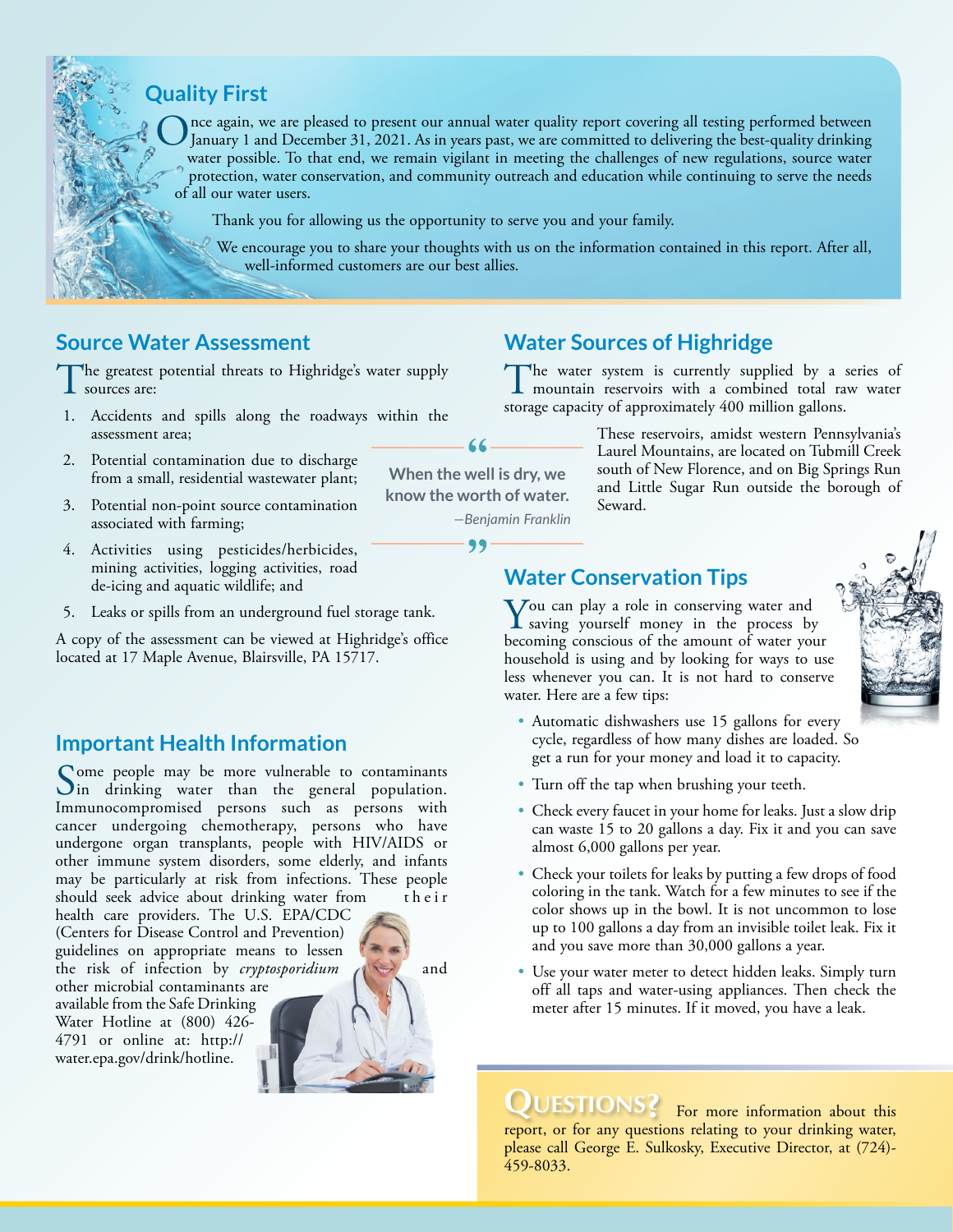## **Lead in Home Plumbing**

If present, elevated levels of lead can cause serious<br>health problems, especially for pregnant women f present, elevated levels of lead can cause serious and young children. Lead in drinking water is primarily from materials and components associated with service lines and home plumbing.

Lead is a very soft metal and was never used to make large water mains. Although lead was used for centuries because of its resistance to pinhole leaks, it wasn't until the 20th century that the risks of lead plumbing became widely known. The U.S. Environmental Protection Agency (U.S. EPA) banned new lead service lines in the 1950s and has gradually eliminated lead in solder and household plumbing fixtures. Although HWA is responsible for providing high-quality drinking water, we cannot control the variety of materials used in plumbing components. We will, however, require that you replace lead service lines. HWA has required new water lines to be made of PVC (plastic) for more than two decades.

If your water has been sitting for several hours, you can minimize the potential for lead exposure by flushing your tap for 30 seconds to 2 minutes before using water for drinking or cooking. Lead exposure is measured in parts per billion. Water companies cannot exceed 15 parts per billion (ppb). Analogies for 1 ppb would be one sheet of toilet paper in a roll of paper stretching from New York to London, one pinch of salt in 10 tons of potato chips, or 1 second in nearly 32 years. When drinking water is monitored according to federal and state regulations, the risk of human exposure to lead in water is negligible. Information on lead in drinking water, testing methods, and steps you can take to minimize exposure is available from the Safe Drinking Water Hotline at (800) 426-4791 or online at: [www.epa.](http://www.epa.gov/safewater/lead) [gov/safewater/lead.](http://www.epa.gov/safewater/lead)

## **Tip Top Tap**

The most common signs that your faucet or sink is affecting<br>the quality of your drinking water are discolored water,<br>sink an faust ation as hailding of namidles, unusual admi sink or faucet stains, a buildup of particles, unusual odors or tastes, and a reduced flow of water. The solutions to these problems may be in your hands.

#### **Kitchen Sink and Drain**

Handwashing, soap scum buildup, and the handling of raw meats and vegetables can contaminate your sink. Clogged drains can lead to unclean sinks and backed-up water in which bacteria (i.e., pink or black slime growth) can grow and contaminate the sink area and faucet, causing a rotten egg odor. Disinfect and clean the sink and drain area regularly and flush with hot water.

#### **Faucets, Screens, and Aerators**

Chemicals and bacteria can splash and accumulate on the faucet screen and aerator, which are located on the tip of faucets and can collect particles like sediment and minerals, resulting in a decreased flow from the faucet. Clean and disinfect the aerators or screens on a regular basis. Check with your plumber if you find particles in the faucet screen, as they could be pieces of plastic from the hot water heater dip tube. Faucet gaskets can break down and cause black, oily slime. If you find this slime, replace the faucet gasket with a higherquality product. White scaling or hard deposits on faucets and showerheads may be caused by water with high levels of calcium carbonate. Clean these fixtures with vinegar or use water softening to reduce the calcium carbonate levels for the hot water system.

## **Community Participation**

Highridge Water Authority (HWA) encourages its customers to participate in our meetings, held on the 3rd Tuesday of each month at 6:30 p.m. in the Authority's James F. Conway conference room at 17 Maple Avenue in Blairsville.

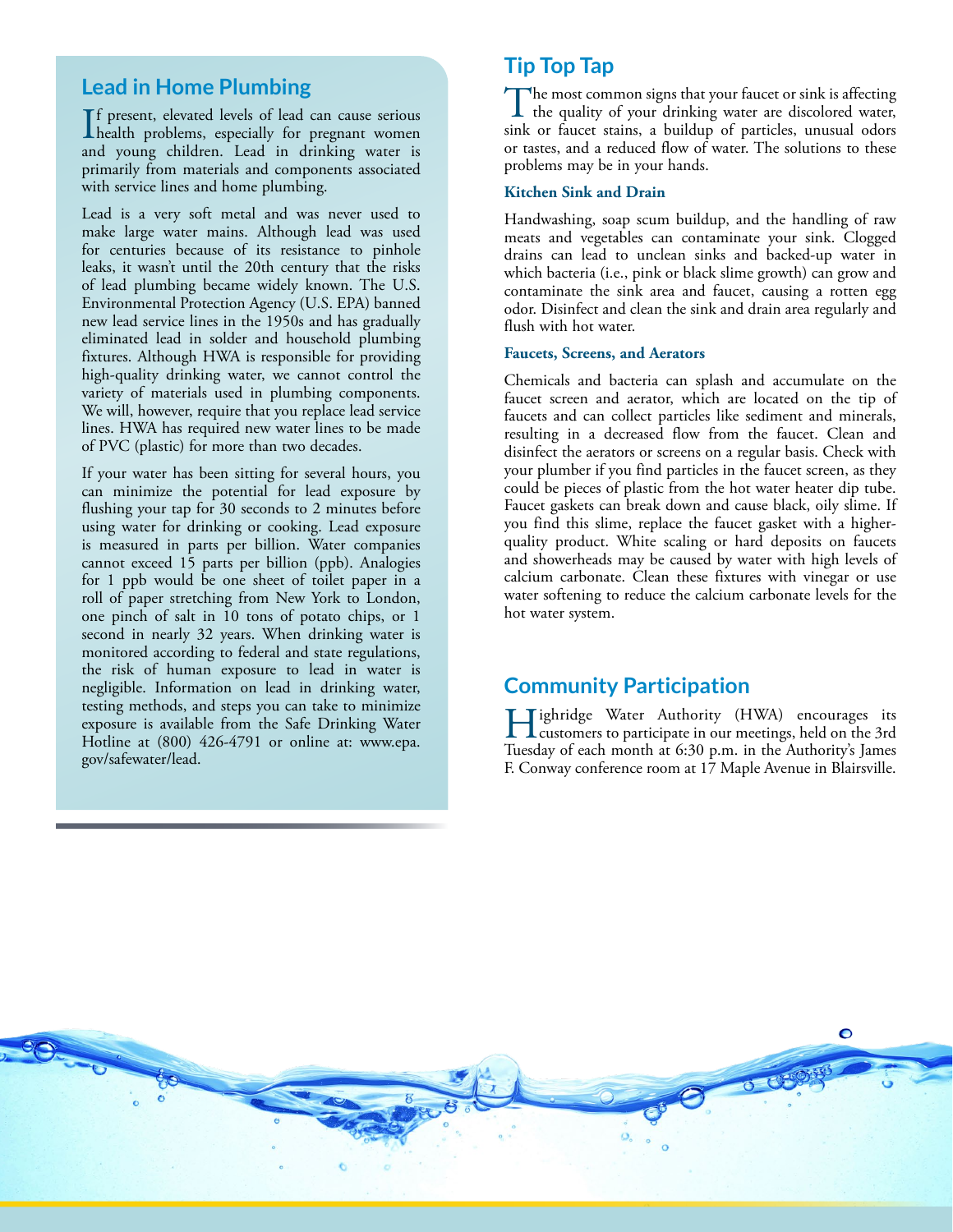## **Substances That Could Be in Water**

To ensure that tap water is safe to drink, the U.S. EPA and<br>DEP prescribe regulations limiting the amount of certain contaminants in water provided by public water systems. U.S. Food and Drug Administration and DEP regulations establish limits for contaminants in bottled water, which must provide the same protection for public health. Drinking water, including bottled water, may reasonably be expected to contain at least small amounts of some contaminants. The presence of these contaminants does not necessarily indicate that the water poses a health risk.

The sources of drinking water (both tap water and bottled water) include rivers, lakes, streams, ponds, reservoirs, springs, and wells. As water travels over the surface of the land or through the ground, it dissolves naturally occurring minerals, in some cases, radioactive material, and substances resulting from the presence of animals or from human activity. Substances that may be present in source water include:

Microbial Contaminants, such as viruses and bacteria, which may come from sewage treatment plants, septic systems, agricultural livestock operations, or wildlife;

Inorganic Contaminants, such as salts and metals, which can be naturally occurring or may result from urban stormwater runoff, industrial or domestic wastewater discharges, oil and gas production, mining, or farming;

Pesticides and Herbicides, which may come from a variety of sources such as agriculture, urban stormwater runoff, and residential uses;

Organic Chemical Contaminants, including synthetic and volatile organic chemicals, which are by-products of industrial processes and petroleum production and may also come from gas stations, urban stormwater runoff, and septic systems;

Radioactive Contaminants, which can be naturally occurring or may be the result of oil and gas production and mining activities.

For more information about contaminants and potential health effects, call the U.S. EPA's Safe Drinking Water Hotline at (800) 426-4791.



## **Derry Township Upgrade Project**

Authority personnel installed a pressure-reducing pit for the village of Hillside in Derry Township. In the two previous years, customers in the community experienced numerous outages due to water main leaks. Realizing the age of those lines, Highridge decided to alleviate the water pressure exerted on the water main in hopes of maintaining the integrity and longevity of the line that supplies 105 customers, a practice which has successfully worked in other older communities of our sprawling water system. In addition we added another line along Ridgeview Road that enables us to backfeed the village, thereby limiting the number of homes adversely affected should a leak occur elsewhere in the community. Water pressure was reduced from 110 p.s.i to between 60-70 p.s.i. for everyone living along Old Route 217.

## **Definitions**

**90th %ile:** The levels reported for lead and copper represent the 90th percentile of the total number of sites tested. The 90th percentile is equal to or greater than 90% of our lead and copper detections.

**AL (Action Level):** The concentration of a contaminant which, if exceeded, triggers treatment or other requirements which a water system must follow.

**MCL (Maximum Contaminant Level):** The highest level of a contaminant that is allowed in drinking water. MCLs are set as close to the MCLGs as feasible using the best available treatment technology.

**MCLG (Maximum Contaminant Level Goal):** The level of a contaminant in drinking water below which there is no known or expected risk to health. MCLGs allow for a margin of safety.

**MinRDL (Minimum Residual Disinfectant Level):** The minimum level of residual disinfectant required at the entry point to the distribution system.

**MRDL (Maximum Residual Disinfectant Level):** The highest level of a disinfectant allowed in drinking water. There is convincing evidence that addition of a disinfectant is necessary for control of microbial contaminants.

**MRDLG (Maximum Residual Disinfectant Level Goal):** The level of a drinking water disinfectant below which there is no known or expected risk to health. MRDLGs do not reflect the benefits of the use of disinfectants to control microbial contaminants.

**NA:** Not applicable

**ND (Not detected):** Indicates that the substance was not found by laboratory analysis.

**NTU (Nephelometric Turbidity Units):** Measurement of the clarity, or turbidity, of water. Turbidity in excess of 5 NTU is just noticeable to the average person.

**ppb (parts per billion):** One part substance per billion parts water (or micrograms per liter).

**ppm (parts per million):** One part substance per million parts water (or milligrams per liter).

**TT (Treatment Technique):** A required process intended to reduce the level of a contaminant in drinking water.